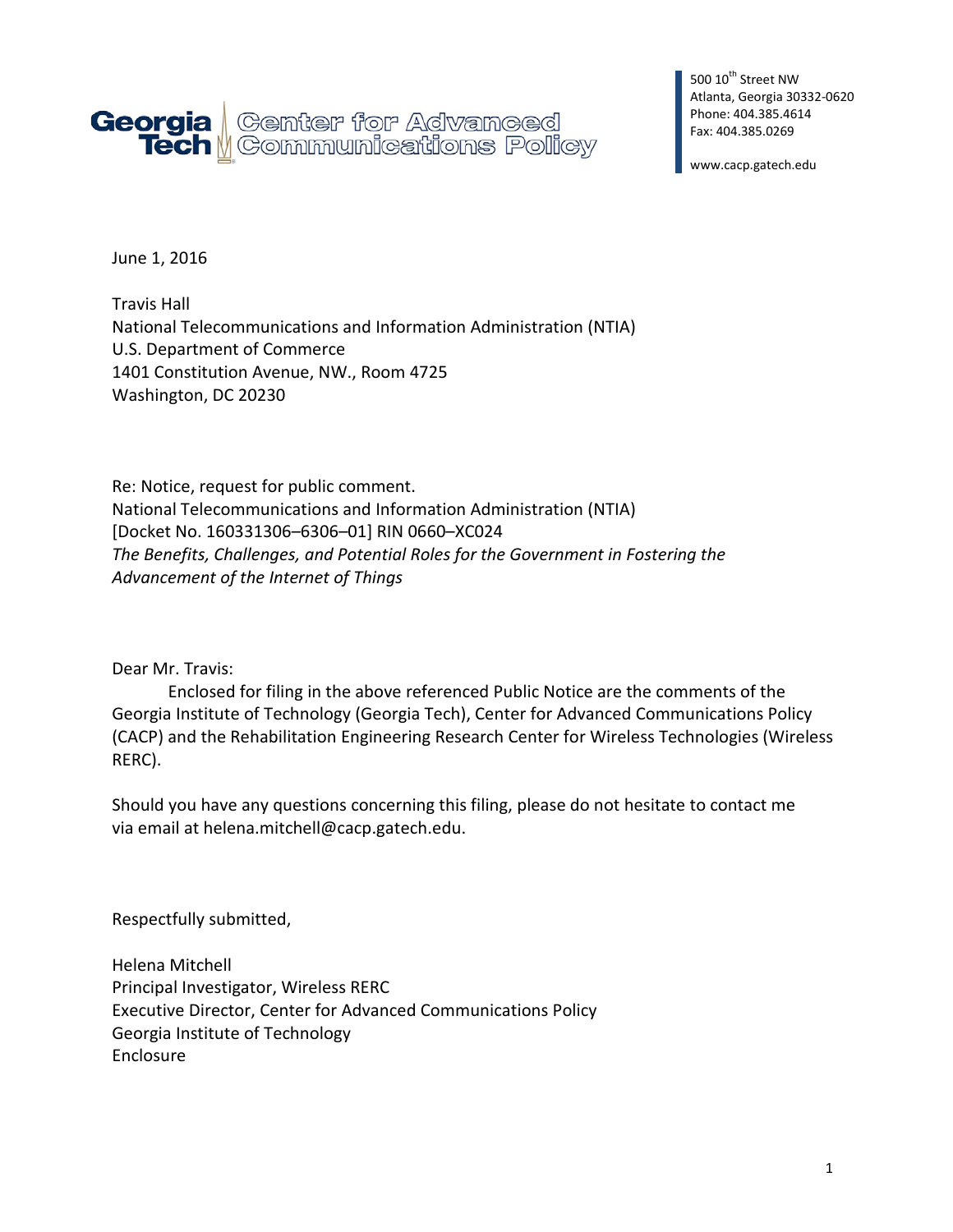## **National Telecommunications and Information Administration (NTIA) Washington, D.C. 20554**

The National Telecommunications and Information Administration (NTIA) is initiating an inquiry regarding the Internet of Things (IoT) to review the current technological and policy landscape. The NTIA seeks broad input from all interested stakeholders—including the private industry, researchers, academia, and civil society—on the potential benefits and challenges of these technologies and what role, if any, the U.S. Government should play in this area.

## COMMENTS OF GEORGIA INSTITUTE OF TECHNOLOGY (GEORGIA TECH), CENTER FOR ADVANCED COMMUNICATIONS POLICY (CACP) AND THE REHABILITATION ENGINEEERING RESEARCH CENTER FOR WIRELESS TECHNOLOGIES (WIRELESS RERC)

Georgia Tech's Center for Advanced Communications Policy (CACP) in collaboration with the Rehabilitation Engineering Research Center for Wireless Technologies<sup>[1](#page-1-0)</sup> (Wireless RERC) hereby submits comments in the above-referenced Public Notice released on April 6, 2016. CACP is the home of the Wireless RERC. CACP is recognized at the state and national level as a neutral authority that monitors and assesses technical developments, identifies future options, and provides insights into related legislative and regulatory issues. CACP evaluates technological trends that can impact issues as diverse as emergency communications, vulnerable populations and social media. The Wireless RERC mission is to research, evaluate and develop innovative wireless technologies and products that meet the needs, enhance independence, and improve the quality of life and community participation of

<span id="page-1-0"></span><sup>1</sup> The **Rehabilitation Engineering Research Center for Wireless Technologies** is sponsored by the National Institute on Disability, Independent Living, and Rehabilitation Research (NIDILRR) of the U.S. Department of Health and Human Services under **grant number 90RE5007-01-00**. The opinions contained in this website are those of the Wireless RERC and do not necessarily reflect those of the U.S. Department of Health and Human Services or NIDILRR.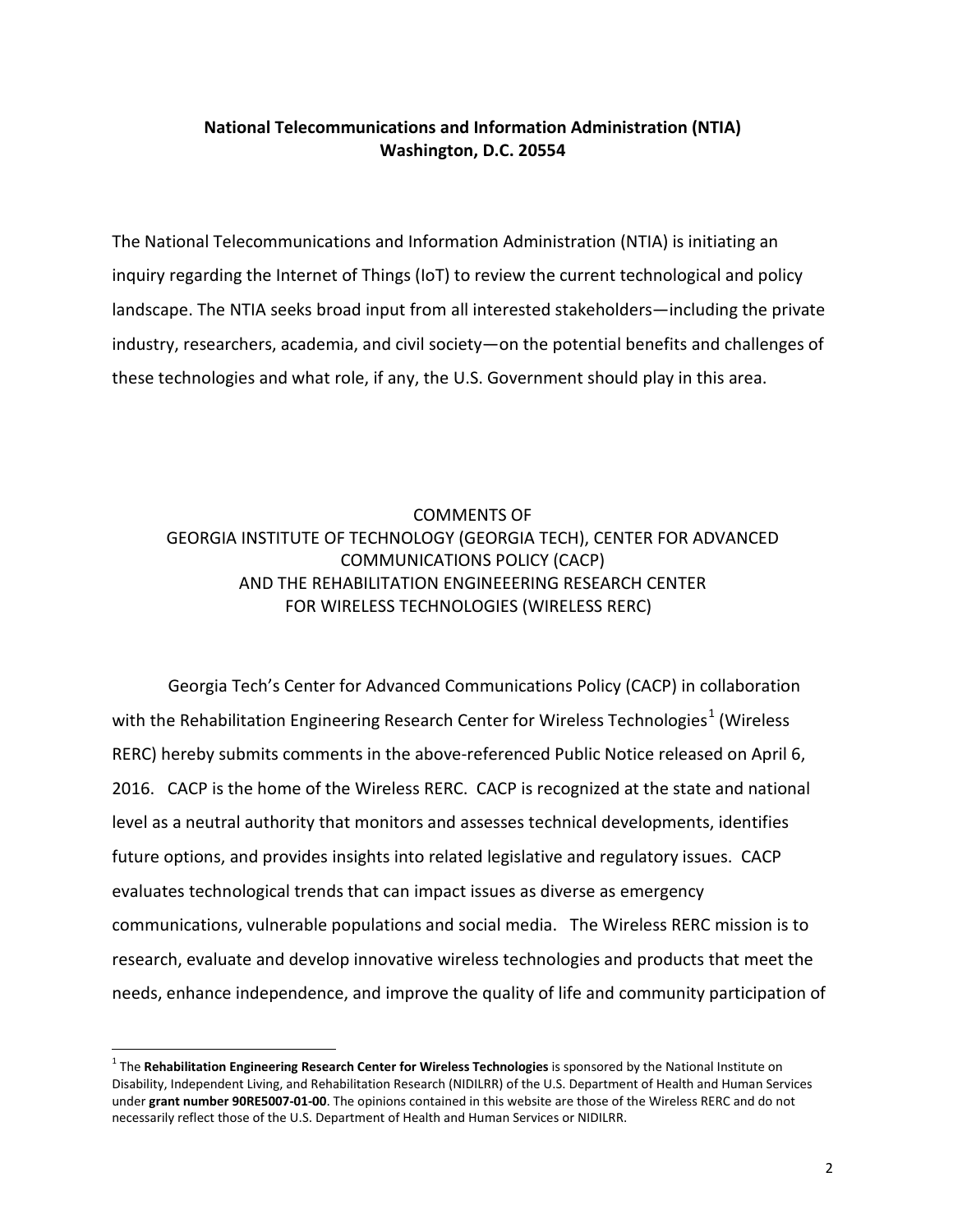people with disabilities. We believe it is essential that information and communications technologies (ICT) and services increase their levels of accessibility for people with disabilities; as access to technology can enhance inclusive and independent living. Since 2001 both CACP and the Wireless RERC have been actively involved with research and regulatory issues concerning accessible ICT and wireless communications and devices. The comments respectfully submitted below are based on subject matter expertise developed over the past 15 years. Findings from our research inform the observations made herein.

## ¶1: **Are the challenges and opportunities arising from IoT similar to those that governments and societies have previously addressed with existing technologies, or are they different, and if so, how?**

The growth of the Information Society is fueled by a multiplicity of elements that generate pervasive and radical changes. One of these catalytic elements is by all accounts the Internet of Things (IoT), which, quite apropos, is viewed by the International Telecommunication Union (ITU) as a "global infrastructure for the Information Society".<sup>[2](#page-2-0)</sup> At the same time, leveraging "Information and Communication Technologies" (ICTs) to allow that "all persons are able to participate as creative and productive members of their communities" is one of these positive changes that has the potential to enable people with disabilities (PWD) "to live their lives with dignity" which is increasingly recognized as an urgent priority worldwide. $^3$  $^3$ 

The expression, "Internet of Things," to some extent is as much a marketing umbrella as a technical description, although is now widely used globally. It is best understood as a conceptual framework, a telling picture of a profound shift in focus describing the potential integration of anything and everything that is not a human being (i.e., the foundation of the "Internet of People") into the communications space and the timely convergence of

<span id="page-2-0"></span> $2$  TU-T Newslog, "New ITU standards define the Internet of Things and provide the blueprints for its development", ITU, July 4, 2012. http://www.itu.int/ITU-

T/newslog/New+ITU+Standards+Define+The+Internet+Of+Things+And+Provide+The+Blueprints+For+Its+Development.aspx [retrieved June 2015].

<span id="page-2-1"></span> $3$  UNESCO, "WSIS [World Summit on the Information Society] Forum 2015: Making Empowerment a Reality - Accessibility for All," UNESCO Press Release, May 27, 2015. http://www.unesco.org/new/en/media-services/single-

view/news/wsis\_forum\_2015\_making\_empowerment\_a\_reality\_accessibility\_for\_all/#.VXgbakZz9mM [retrieved: June 2015].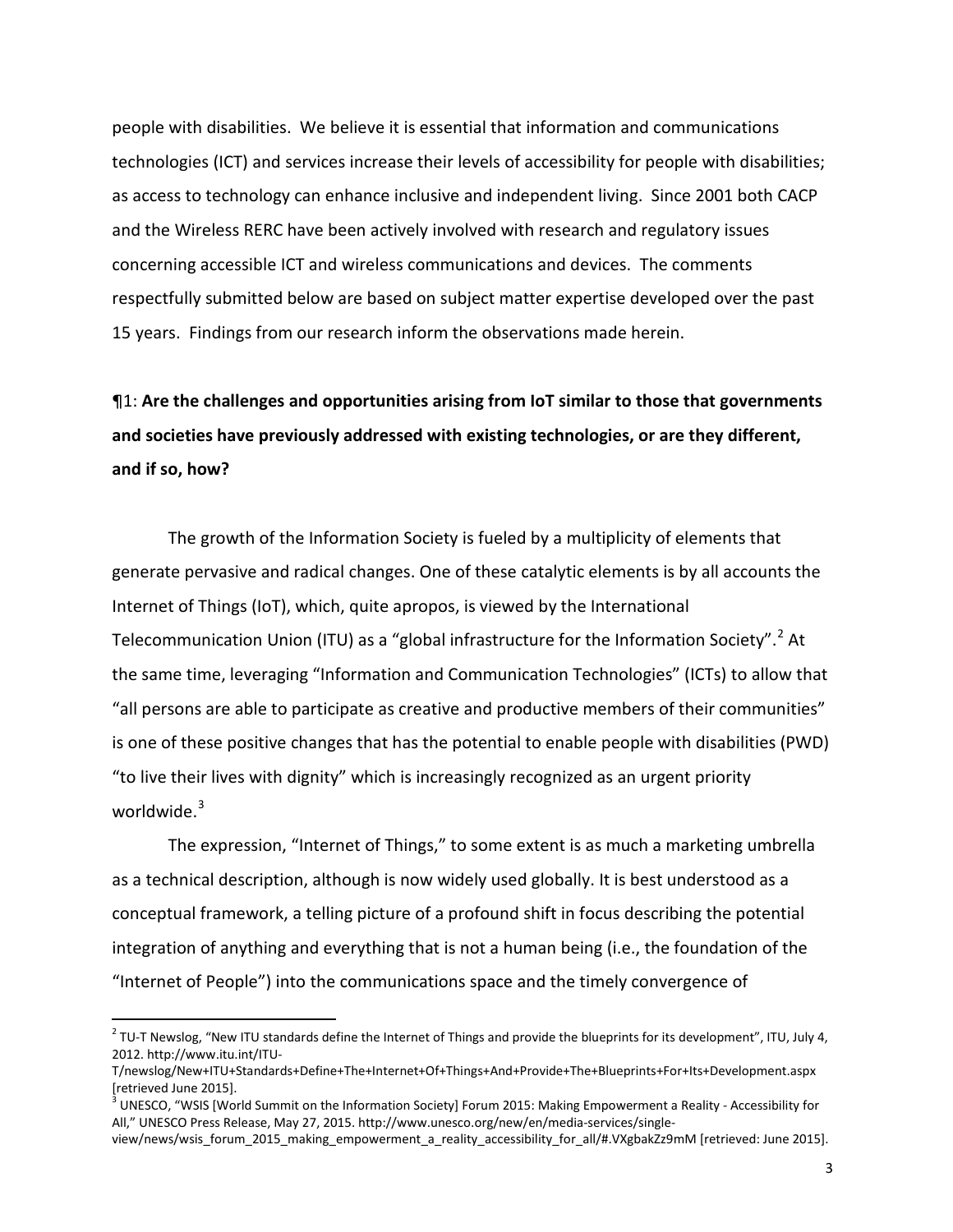technological and societal trends. "Things" that until now had been out of scope in telecommunications and/or computer networks because they were part of closed communications systems (e.g., door locks, fire alarms or thermostats) or not designed to be electronically linked (e.g., household appliances, meters of all sorts, or cars) are now in scope.<sup>[4](#page-3-0)</sup> As such, many of the challenges related to accessibility of existing Information and Communication Technologies (ICT) apply similarly to the IoT, magnified by the social, cultural, and economic consequences of deployment and adoption of ubiquitous, always accessible flows of information, connected sensors and environmental monitoring, and data collection.

¶7: **NIST and NTIA are actively working to develop and understand many of the technical underpinnings for IoT technologies and their applications. What factors should the Department of Commerce and, more generally, the federal government consider when prioritizing their technical activities with regard to IoT and its applications, and why? Infrastructure: Infrastructure investment, innovation, and resiliency (such as across the information technology, communications, and energy sectors) will provide a foundation for the rapid growth of IoT services. 10: What role might the government play in bolstering and protecting the availability and resiliency of these infrastructures to support IoT?** 

While not specifically mentioned in the public notice, emergency communications and disaster management are highly dependent on an effective, robust and resilient information infrastructure. Modern emergency communications systems are composed of a number of technologies - an Internet-of-Things, if you will - including traditional analog, digital technology and computer mediated networks. The IoT platform represents, depending on implementation, a variety of approaches to integrate and enhance the ability to communicate with vulnerable populations during emergencies and disasters.

Individuals with disabilities can be a vulnerable population during emergency situations for several reasons. This diverse demographic represents those with sensory, cognitive, physical, perceptual, and those who are elderly or aging into disabilities. For those with a

<span id="page-3-0"></span> $^4$  Mitchell, H and Louchez, L. (2016). "Trust and Accessibility In An Internet Of Things Environment." Unpublished working paper.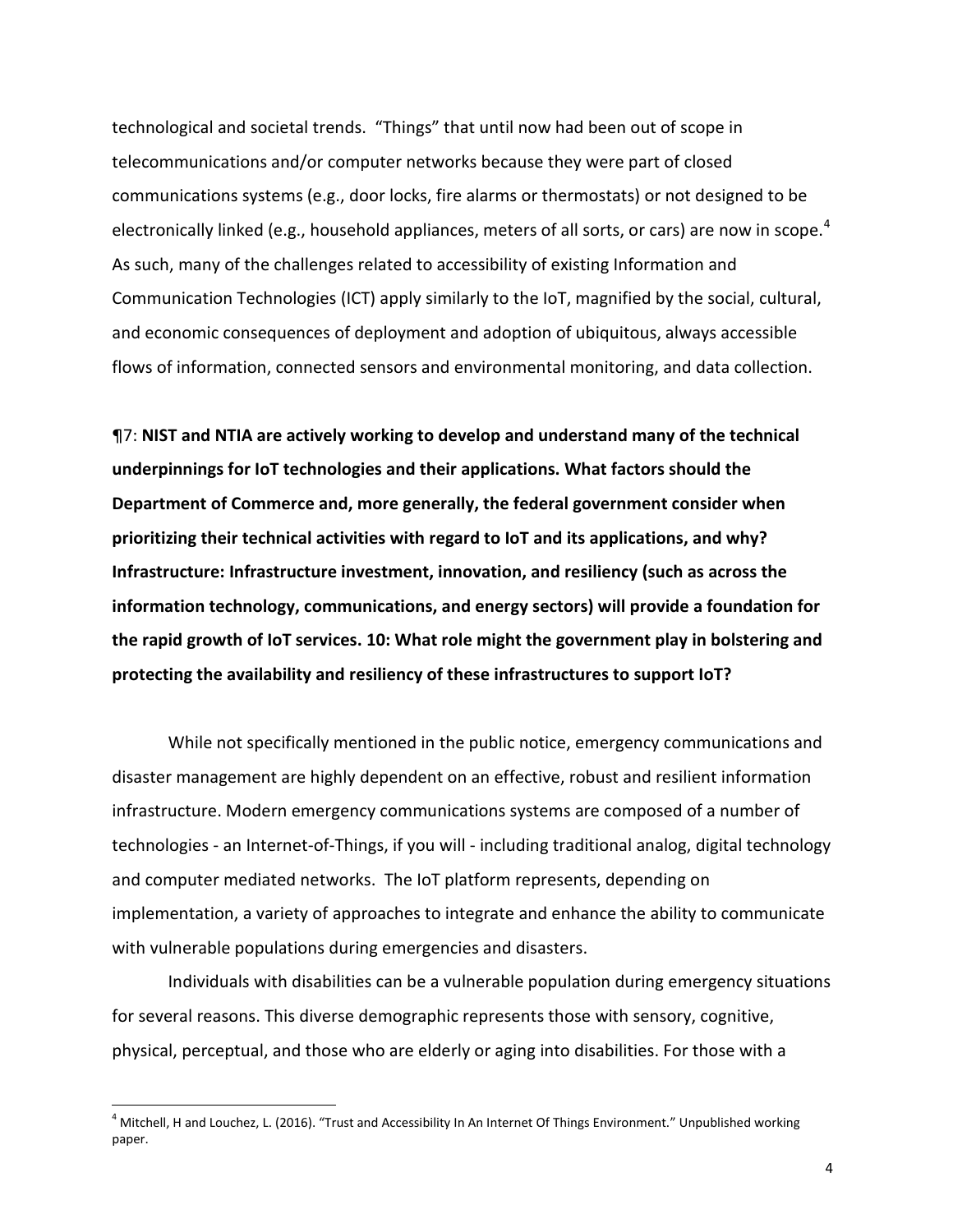disability, it can be very important to clarify the message, acquire more information, and ask questions to those that can help them best.<sup>[5](#page-4-0)</sup> An overlay IoT can serve both to coordinate information flow across hybrid and legacy systems (helping to cross legacy system and geographic boundaries). In a connectivity and information distribution mode, IoT serves as a framework to communicate, alert and warn populations by providing information at the point that is readily accessible (for instance via wearable devices), and facilitate connection with bottom-up social networks.<sup>[6,](#page-4-1) [7](#page-4-2), [8](#page-4-3)</sup>

This is especially pertinent as research has shown that people, including people with disabilities often carry and use wireless devices regularly. The use of mobile devices has become an integral part of the emergency communications ecosystem, and according to a survey of user needs, 82% of 1600 respondents with disabilities stated that wireless devices were increasingly important to them while 72% stated that wireless devices were especially important during emergencies<sup>[9](#page-4-4)</sup> and depended on them to receive lifesaving information and to seek help.<sup>[10](#page-4-5)</sup> The IoT, then allows for use of digital technologies and to expand the capabilities, and as important, accessibility of emergency communications. The timely request for comments by the NTIA, provides the opportunity to address the inconsistencies in how emergency warnings and alerts are issued and their level of accessibility.

Although Federal agencies such as the Federal Communications and DHS IPAWS are striving to ensure all emergency notifications are accessible, there still remains among other providers inconsistencies which often results in insufficient emergency communication information to people with disabilities. Further, sometimes because of the channels chosen to deliver warnings, people with disabilities are excluded and hence refer to their personal "trust"

<span id="page-4-0"></span> $^5$  Mitchell, H and Louchez, L. (2016).<br> $^6$  Mitchell, H and Louchez, L. (2016).

<span id="page-4-1"></span>

<span id="page-4-2"></span> $^7$  Bricout, J.C., & Baker, P.M.A. (2010). Leveraging online social networks for people with disabilities in emergency communications and recovery. *International Journal of Emergency Management,* 7(1), pp. 59-74.

<span id="page-4-3"></span> $8$  H. Mitchell, D. Bennett, and S. LaForce, (2011) "Planning for Accessible Emergency Communications: Mobile Technology and Social Media," 2nd International AEGIS Conference Proceedings, Brussels.

<span id="page-4-4"></span><sup>9</sup> Muller, J et al "Accessibility of Emergency Communications to Deaf Citizens" International Journal of Emergency Management 7.1 (2010): 41-46<br><sup>10</sup> R. Wei and L. Ven-Hwei (2006). "Staying Connected While on the Move: Cell phone use and social connectedness." New

<span id="page-4-5"></span>Media and Society 8(1): 53-72.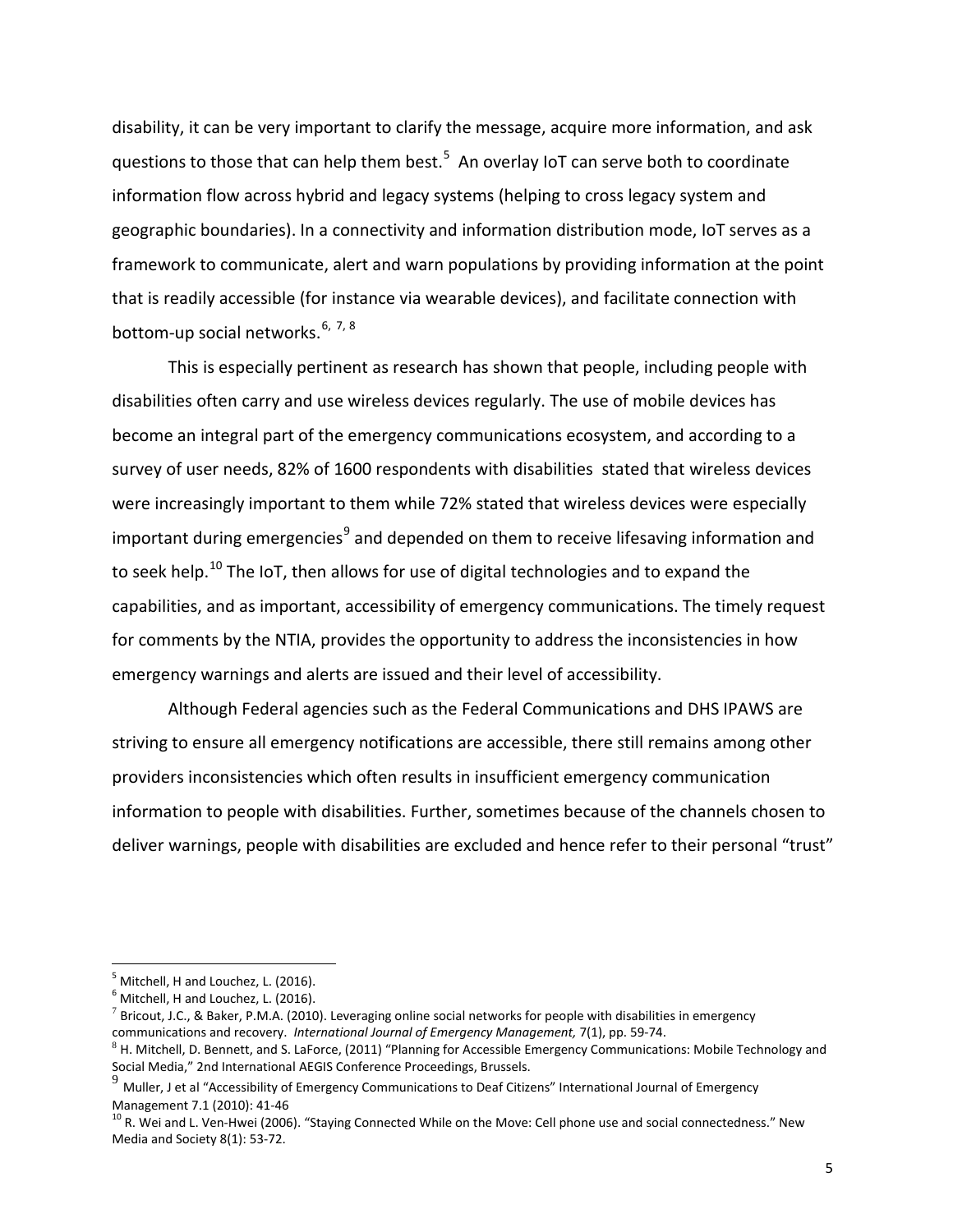network.<sup>[11](#page-5-0)</sup> Policy interventions that encourage the proactive inclusion of people with disabilities in the planning stages of newer technology integrations for emergency communications could provide an important link to engagement, inclusion and usability of emergency alerts and warning.

¶**19: In what ways could IoT affect and be affected by questions of economic equity? a. In what ways could IoT potentially help disadvantaged communities or groups? Rural communities? b. In what ways might IoT create obstacles for these communities or groups? c. What effects, if any, will Internet access have on IoT, and what effects, if any, will IoT have on Internet access? d. What role, if any, should the government play in ensuring that the positive impacts of IoT reach all Americans and keep the negatives from disproportionately impacting disadvantaged communities or groups?**

The increasing momentum of wireless technologies, internet user, location-based services, telework, and home-based healthcare are just a few indicators that access to ICT has become critical for full social engagement and participation in society. As with the general U.S. population, those with disabilities are becoming significant users of the Internet<sup>[12](#page-5-1)</sup> and wireless technologies, and hence by extension can be expected to be a critical population of IoT users. Internet use has social, cultural, and political opportunities for users, enabling for social inclusion and access to community, educational, commercial, professional, and governmental resources.<sup>[13](#page-5-2)</sup> Yet access to these resources for people with disabilities is dependent on *accessibility*, both the accessibility of the devices needed to access the internet and the accessibility of the content posted to the internet "For a technology to be accessible, it needs to be usable in an equal or equitable manner by all users without relying on specific senses or

<span id="page-5-0"></span><sup>11</sup> M.P. Mackrell, K.J. Twilley, W.P. Kirk, L.Q. Lu, J.L. Underhill, and L.E. Barnes. "Discovering Anomalous Patters in Network Traffic Data during Crisis Events." Proceedings of the 2013 IEEE Systems and Information Engineering Design Symposium, University of Virginia, Charlottesville, VA. April 26, 2013.

<span id="page-5-1"></span><sup>&</sup>lt;sup>12</sup> Pew Research Center (2010). Americans living with disability and their technology profile.<br>[http://www.pewinternet.org/2011/01/21/americans-living-with-disability-and-their-technology-profile/]

<span id="page-5-2"></span><sup>&</sup>lt;sup>13</sup> Jaeger, P. (2006). "Assessing Section 508 compliance on federal e-government Web sites: A multi-method, user-centered evaluation of accessibility for persons with disabilities." *Government Information Quarterly* 23: 169-190.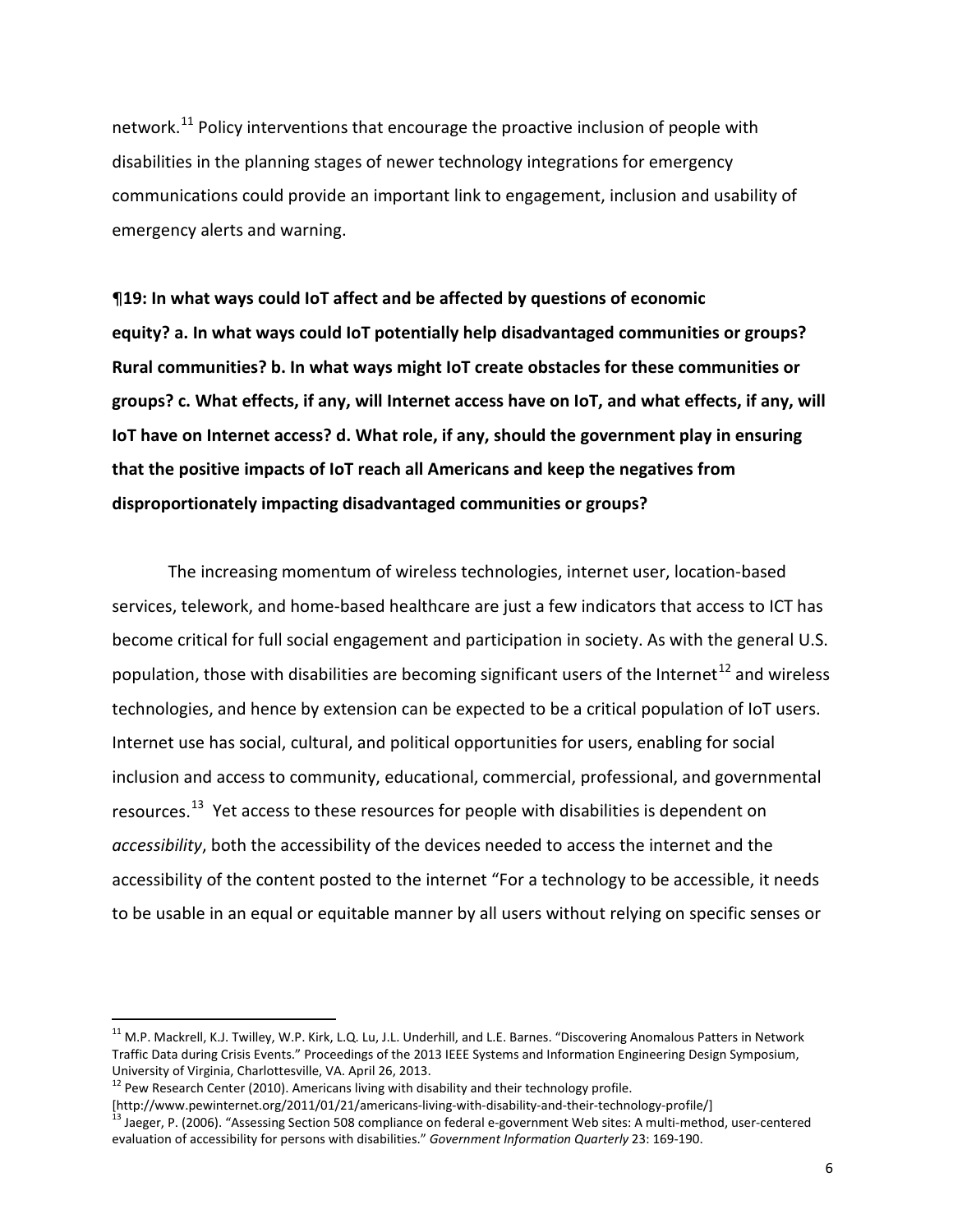abilities, and it needs to be compatible with assistive technologies that users may rely on […] and many other devices that persons with disabilities may employ."<sup>[14](#page-6-0)</sup>

The importance of access in legacy communications technologies is already recognized, and hence proposed policy development has precedents to look to. The Americans with Disabilities Act of 1990 (as amended)<sup>[15](#page-6-1)</sup>; rulemakings by the Federal Communications Commission (FCC) on emergency alerts systems<sup>[16](#page-6-2)</sup> and the advanced communications provisions<sup>[17](#page-6-3)</sup> all address ensuring critical and equal access to information and communication technologies. Further, the Twenty-First Century Video and Communications Accessibility Act of 2010 [PL 111-260] marks a major step forward in codifying rights to technology access for Americans with disabilities.

The ability to connect with anyone anytime is among the most important reasons people with disabilities use technologies and is drawn toward a world of IoT. "Today's lifelines are advanced technologies, relied upon to conduct daily activities inside and outside the home enabling people to interact anytime from anywhere"<sup>18</sup>. IoT promises to broaden the availability of, as well as the range of, life enhancing services; and moving past active use, the range of passive sensors, environmental monitors, and alerting devices that make independent living of people with disabilities, and the aging, exponentially more feasible.

Among current and projected uses of IoT, accessible systems include monitoring systems in a nursing home,<sup>[19](#page-6-5)</sup> audio publications over various platforms for those with visual impairments, growth in telepresence robotic systems<sup>[20](#page-6-6)</sup> a plethora of current and innovative

http://ieeexplore.ieee.org/stamp/stamp.jsp?tp=&arnumber=7109829

<span id="page-6-1"></span><span id="page-6-0"></span><sup>&</sup>lt;sup>14</sup> Jaeger, P. [2002]. *Disability and the Internet: Confronting a Digital Divide*. Boulder, Colorado: Lynn Rienner Publishers.<br><sup>15</sup> The Americans with Disabilities Act of 1990, Pub. L. No. 101-336, 104 Stat. 327, 1990 (  $IV''$ ).

<span id="page-6-2"></span><sup>&</sup>lt;sup>16</sup> FCC. (2004). *In the Matter of Review of the Emergency Alert System* [04-296] Federal Communications Commission: Washington D.C

<span id="page-6-3"></span><sup>17</sup> FCC. (2014). *Tentative Findings about the Accessibility of Communications Technologies for the 2014 Biennial Report Under*  the Twenty-first Century Communications and Video Accessibility Act [10-213]. Federal Communications Commission: Washington D.C., August 28, 2014.

<span id="page-6-4"></span><sup>&</sup>lt;sup>18</sup> H. Mitchell, "Great Expectations: Keeping People with Disabilities Connected in a Wireless Future," The End of the Phone System Workshop. Wharton Business School, University of Pennsylvania. May 17, 2012.

<span id="page-6-5"></span><sup>19</sup> J. Huang, (2013). "Research on Application of Internet of Things in Nursing Home." *AMM Applied Mechanics and Materials* 303-306: 2153-156. Web. http://www.scientific.net/AMM.303-306.2153<br><sup>20</sup> R. Leeb, L. Tonin, M. Rohm, L. Desideri, T. Carlson, and J.D. R. Millan, "Towards Independence: A BCI Telepresence Robot for

<span id="page-6-6"></span>People With Severe Motor Disabilities." *IEEE Xplore*. N.p., June 2015. Web.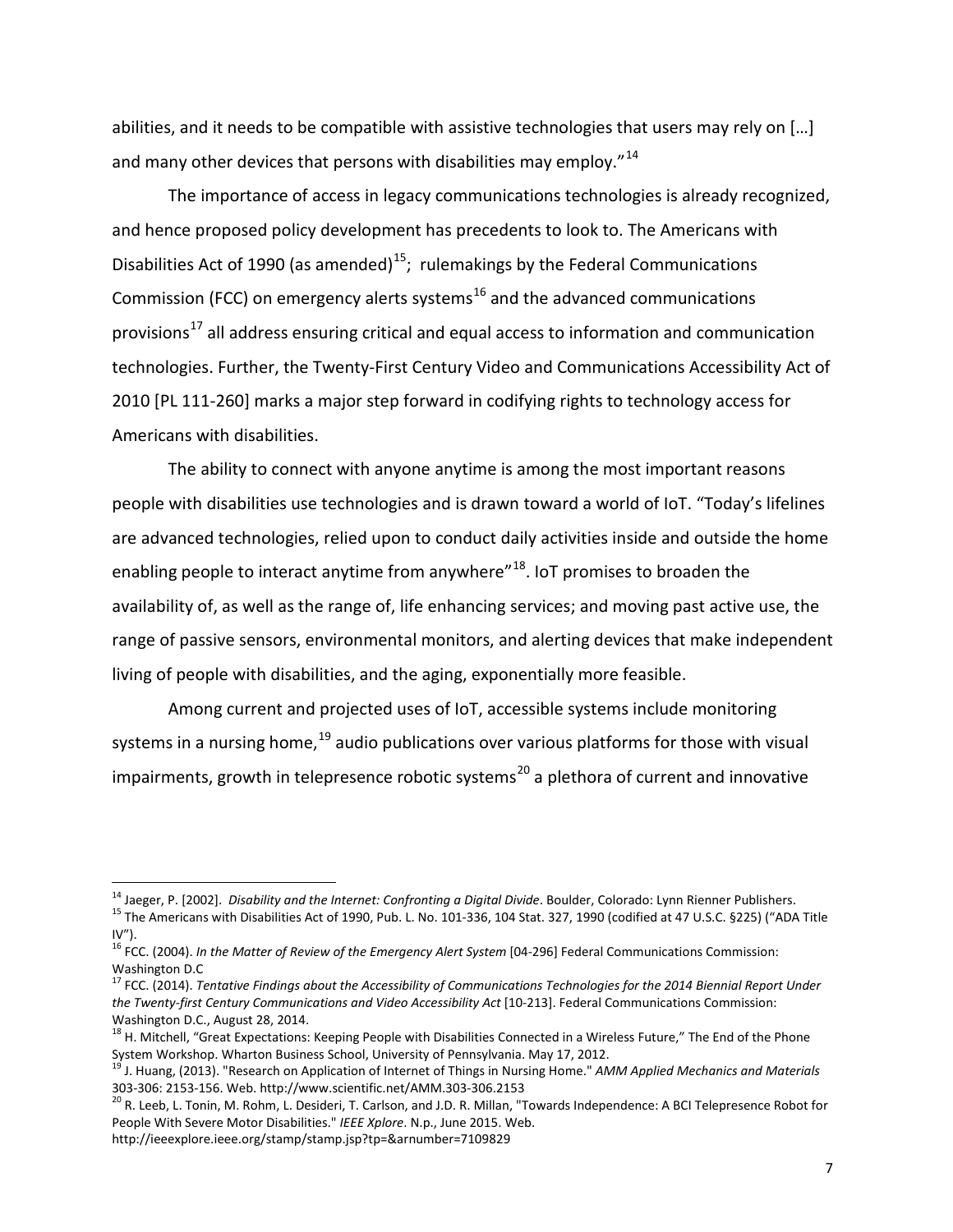navigation systems,<sup>[21](#page-7-0)</sup> and accessible prototypes developed to provide applications to/or integrate wireless emergency alerts into travel sized devices for people with disabilities.<sup>[22](#page-7-1)</sup>

As new Federal U.S. and global regulations and industry standards are negotiated, internet access via mobile devices, cost effective delivery of broadband services to people with disabilities, especially all people living in rural areas, may well become the primary platform for information and communications IoT among people with and without disabilities.<sup>[23](#page-7-2)</sup> It is extremely important that 1) proactive Federal policy be developed and 2) regulatory bodies provide broad-based accessibility provisions that can deliver a flexible applicable architecture as IoT evolves, with the ability to guide industry and engage appropriate stakeholders in developing accessible produces and services that also promote usability of the same. As the NTIA develops the proposed green paper, we urge that these issues of accessibility and hence inclusivity of the IoT be a key objective.

The importance of IoT accessibility along many dimensions – technology, service, design, information access, and economics – was summed up in a recent article: "While the Internet of Things offers great benefits to all, people with disabilities stand to benefit considerably from connected technologies. The technology used to build smarter cities and smarter homes can help create a more accessible environment for people with disabilities and offer them the opportunity to live more independently."<sup>[24](#page-7-3)</sup>

In closing, we commend the NTIA's efforts to encourage growth of the digital (and we would add, *accessible*) economy and ensure that the Internet remains an open platform for innovation, and look forward to the subsequent proposed ''green paper'' identifying key issues impacting deployment of these technologies, highlights potential benefits and challenges, and identifies possible roles for the federal government in fostering the advancement of IoT technologies in partnership with the private sector.

<span id="page-7-0"></span><sup>&</sup>lt;sup>21</sup> "A Multiple Sensor-based Shoe-mounted User Interface Designed for Navigation Systems for the Visually Impaired." *IEEE*<br>Xplore. N.p., n.d. Web. http://ieeexplore.ieee.org/stamp/stamp.jsp?tp=&arnumber=5452688

<span id="page-7-1"></span><sup>&</sup>lt;sup>22</sup> D. Bennett. (2015). "Findings from People with Disabilities and Emergency Managers on the Use of Websites and Social Media to Deliver Accessible Emergency Alerts." National Hurricane Conference, Austin, TX, March 2015.<br><sup>23</sup> Gould, M. & Studer, E. (2010). Convention on the Rights of Persons with Disabilities (CRPD) 2010 ICT Accessibility

<span id="page-7-2"></span>*Report*. G3ict – the Global Initiative for Inclusive Information and Communication Technologies, 2010

http://g3ict.org/resource\_center/CRPD\_Progress\_Report\_On\_ICT\_Accessibility\_2010

<span id="page-7-3"></span><sup>&</sup>lt;sup>24</sup> J. New, "The Internet of Things Means a More Accessible World", http://www.datainnovation.org/2015/05/the-internet-ofthings-means-a-more-accessible-world/ [retrieved: May 2015]